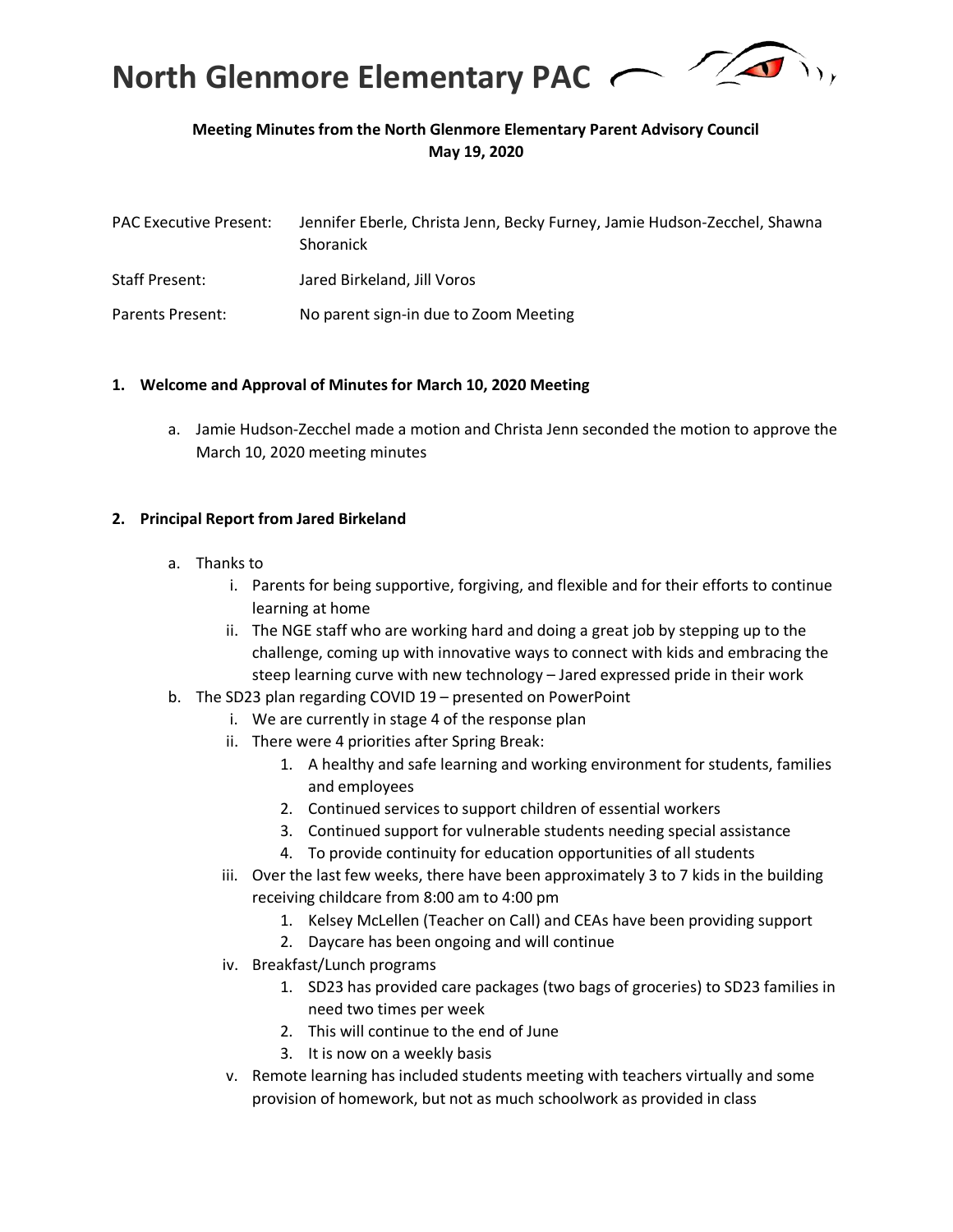

- c. The next stage is Stage 3
	- i. On June  $1<sup>st</sup>$ , 2020, 50% of students will be allowed to return
	- ii. In-class instruction is a voluntary choice for each family
	- iii. 450 families completed the survey that was sent to SD23 families regarding intent to return to school or stay home, but responses are required from 150 more families from NGE
	- iv. Approximately 300 students will return to school two days a week
		- 1. Parents may choose either Monday/Tuesday or Thursday/Friday
		- 2. Wednesdays will be reserved as planning days for the teachers
	- v. Both in-class and remote learning will be offered, and both will look different
	- vi. Childcare will continue to be provided for essential service workers
		- 1. Before and After-school care will be difficult when students return
	- vii. Food programs will continue
	- viii. Increased health and safety measures will be in place
		- 1. Use of technology is uncertain, particularly shared use of chrome pads etc.
		- 2. Once a district decision is made regarding technology use, a safety plan will be prepared and put into place
		- 3. Parents are asked to monitor signs and symptoms of illness
		- 4. Students will be guided to wash hands frequently, which may be difficult in some places at the school, such as portables
		- 5. Custodial staff will now be present at the school during the day, cleaning handles, etc.
		- 6. The daily schedule is still uncertain start/end times and lunch/recess may be staggered
		- 7. Playgrounds will remain closed for now
		- 8. Classrooms will look different to decrease contact
			- a. It is currently understood that kids are a-symptomatic; passing sicknesses among them is not likely, so the goal is to reduce student density rather than proximity (2-meter distance)
		- 9. No Personal Protective Equipment will be provided, but individuals can bring and use them
		- 10. All students must label their personal items and not share them a plan is required to implement this policy
- d. Questions from meeting attendees:
	- i. Shawna Shoranick asked about the personal items parents picked up are we bringing them back to school?

Jared's Answer: We are not anticipating bringing indoor shoes and such; we are referring more to lunch bags, etc.

- ii. Shawna Shoranick asked if school days of attendance will go by last name Jared's Answer: Right now, parents are being asked their preferences, so it may be organized by preference
- iii. Jennifer Eberle asked when parents will be notified of attendance days Jared's Answer: We are not sure yet
	- 1. We are still sorting which students are coming and in which classes
	- 2. We need answers from parents who did not do the survey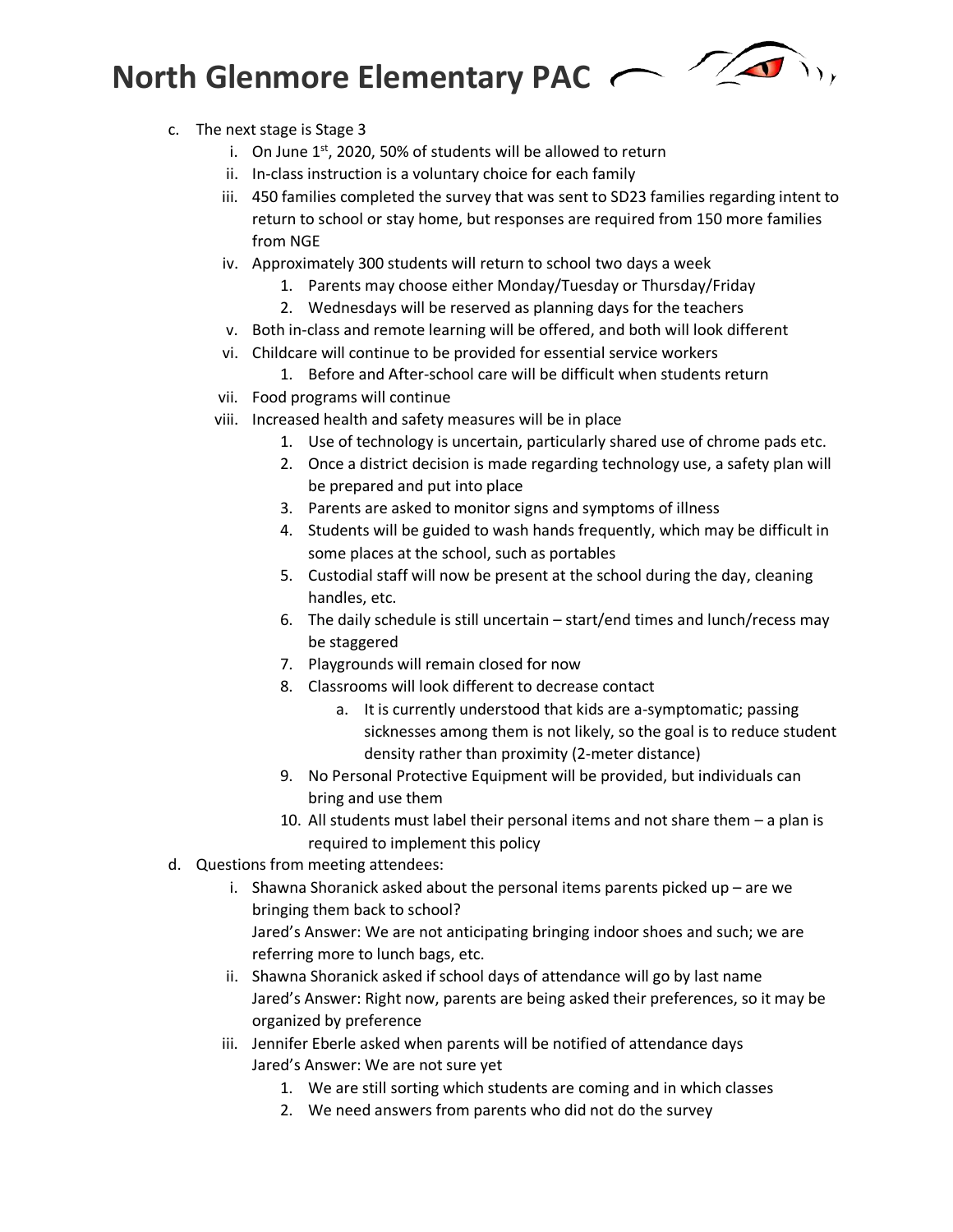

3. For now we are waiting on preferences and if there is no preference, the student will be placed in the smaller group

Jill's Response: We also need more details regarding safety and technology protocols in order to communicate everything to parents Jared is working on an email for parents

iv. Jennifer Eberle asked about bussing information

Jared's Answer: At the SD23 level, we are not sure how it will be done

- 1. As long as there is distance, bussing should still be provided, but some bus drivers are a concern because of age and contact between the drivers and the students
- 2. SD23 is working on a solution
- e. NGE enrollment and staffing
	- i. There are currently 600 students enrolled and applied
		- 1. We cannot accept out-of-catchment students for grade 1 to 6 yet, and requests may be deferred until August
		- 2. We anticipate that there will be room for out-of-catchment students
			- a. We were a 24 division but have been bumped to a 26 division
			- b. Two more portables are coming on site
	- ii. Two new teachers have been hired
		- 1. Erin Burton (grade 2/3) permanent position
		- 2. Karin Brett (0.5 ADST Prep)
	- iii. Bri Sproule will be changing schools for next year and we will be hiring a new teacher for the grade 1/2 combined class
		- 1. Bri is Moving to Chute Lake which is closer to her home
		- 2. Her position is posted now
	- iv. Another temporary position will be posted for a combined 4/5 class
- f. What does June look like at NGE?
	- i. It will be different
		- 1. In June there are typically lots of celebrations
		- 2. It will be hard for staff to maintain same level of teaching partly because of continued remote learning
		- 3. It is difficult to know what that will look like, but we predict that some of the same learning will happen and there will be more outside time, such as nature walks
	- ii. The focus will be on mental and social health for children
	- iii. There will be no large gatherings (over 50 people) which affects assemblies and large field trips
	- iv. Opportunities to celebrate will be different
	- v. June is in part a rehearsal for September
- g. What does September look like at NGE?
	- i. It is unknown, but we predict is that it will be business as usual
		- 1. The Provincial Health unit will be observing the summer and make recommendations for the Fall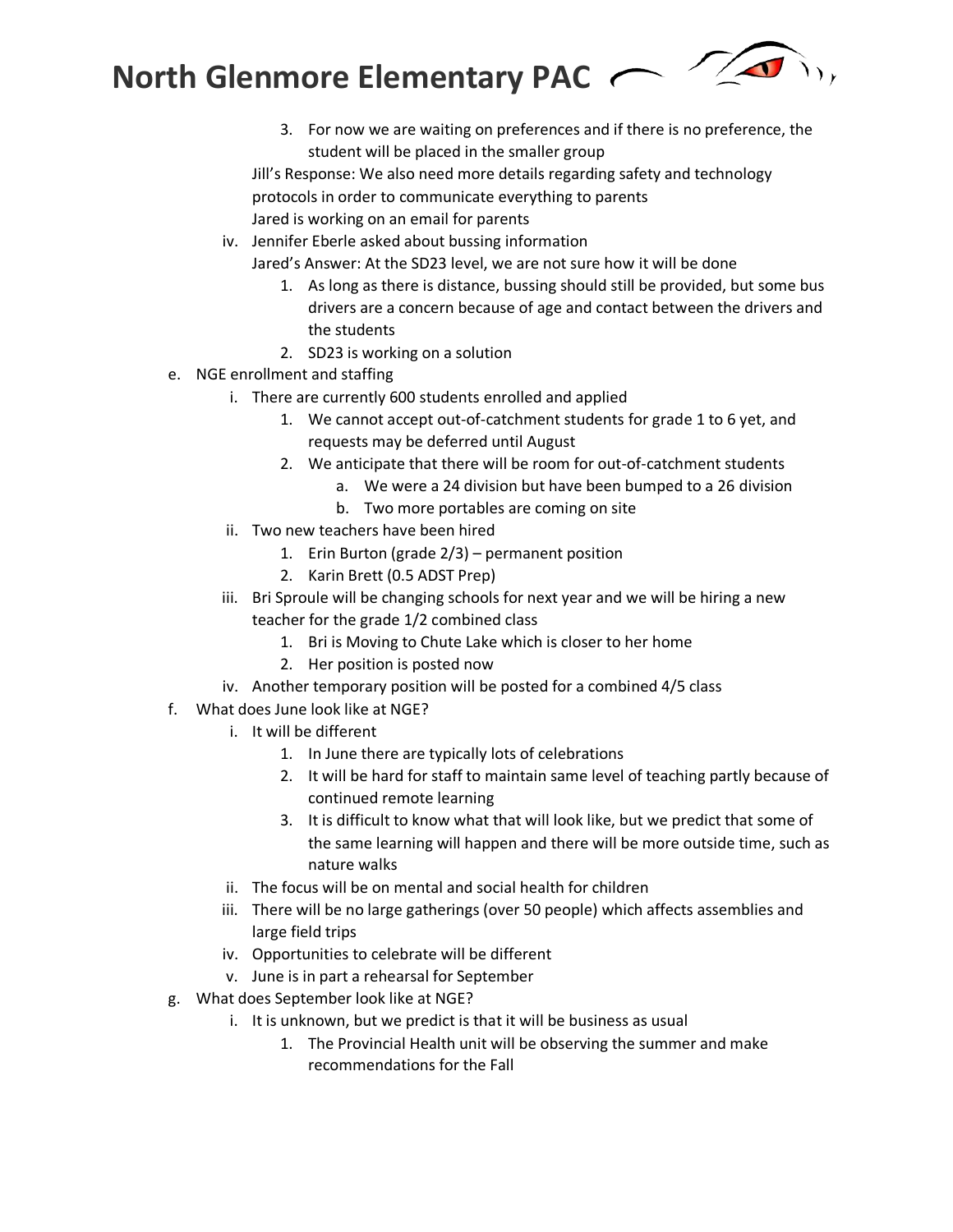

## **3. Vice-Principal Report from Jill Voros**

- a. Jill is pleased with efforts from all staff
- b. The leadership is currently connecting daily with the team

## **4. President's Report from Jennifer Eberle**

- a. There was no formal meeting in April
- b. There was, however, an emergency Executive PAC Member meeting to discuss Hot Lunch and refunding for the remainder of the term
- c. Thank you to Jamie Hudson-Zecchel and Shawna Shoranick for their efforts in taking care of the finances around Hot Lunch and reimbursements
- d. We have applied for the Gaming Grant for the 2020 enrollment based on last year enrollment, and we anticipate receiving it in September

## **5. Vice President's Report by Christa Jenn**

- e. Christa brought up the new playground for which PAC was raising funds: We are not sure what that looks like, and we anticipate more info in the Fall
	- i. Jared's Response: There have been no updates since Mar 13 he is not sure if the official announcement regarding the awarded funds for a playground upgrade from SD23 was ever made, so it is sitting in limbo
- f. Jill also mentioned the schoolground fence could have more and some things could be put on it (consider Watson Road, for example)
	- i. This is a discussion item that can be discussed in the Fall

## **6. Treasurer's Report by Shawna Shoranick**

- a. There were many returns that needed to be made for Paypal payments
	- i. It was an 8-hour task to manually do each one
	- ii. \$23,000 was returned to parents
	- iii. Some very lovely families opted not to be refunded (about \$2,800)
	- iv. We are waiting for final numbers until after Year Book orders and payments, but there is about \$1,150 in Paypal
- b. We need to pay \$315 to the Hot Lunch website
	- i. PAC paid for it last year but Shauna is asking for 50/50 payment between PAC and Grade 6 as both use it
- c. Year Book
	- i. Patti Ostrikoff, who coordinates the Year Book and Year Book sales, asked if we can keep the Fun Lunch website open for the week as we should have all the money by next week
	- ii. There was an extension to get photos in by Friday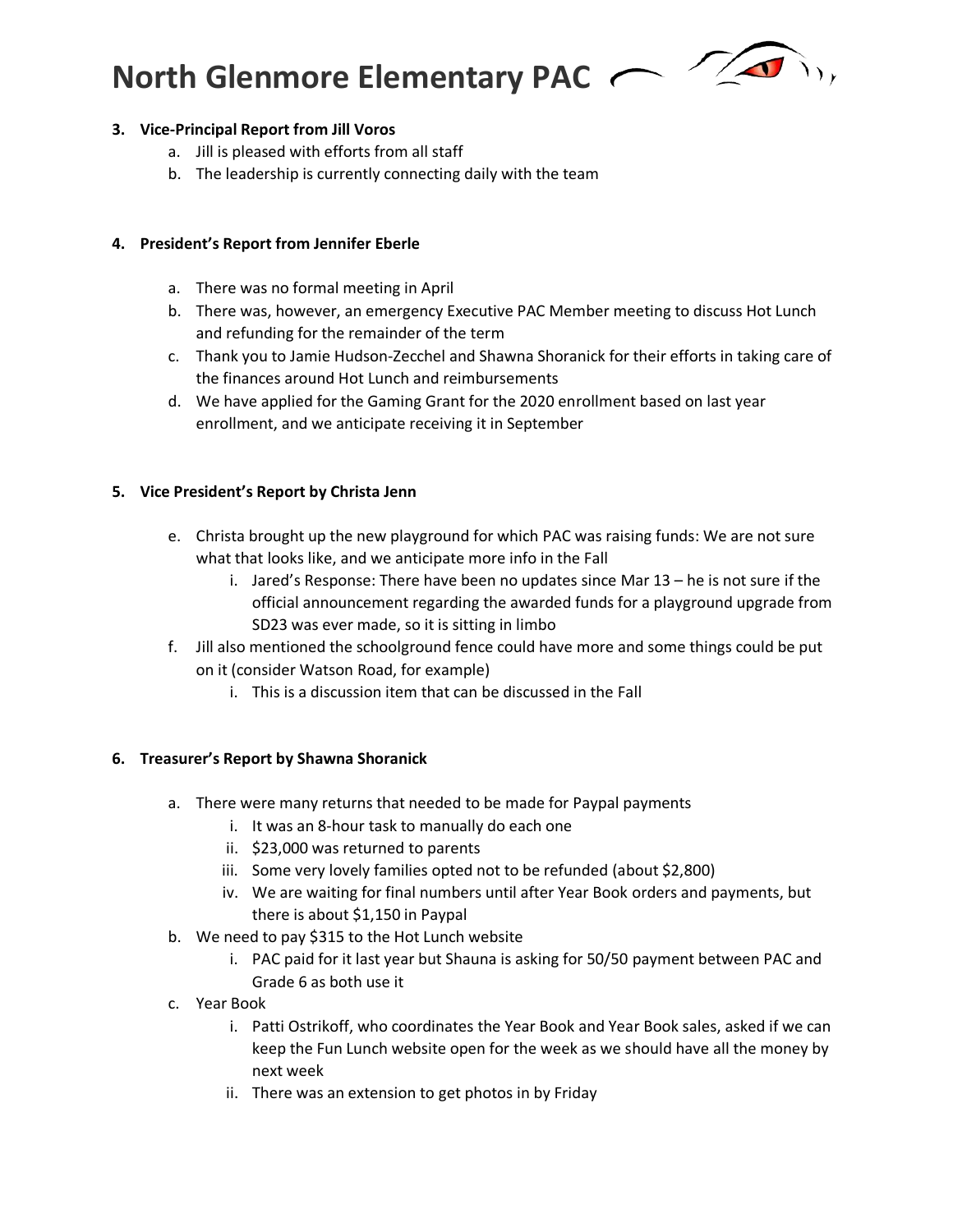

- 1. Teachers are working to take Zoom pictures of their classes
- iii. Next year will be Patti's last year, so if there is interest, a new Year Book Coordinator can be trained this year

### **7. Fun Lunch Report by Jamie Hudson-Zecchel**

- a. Jamie left Year Books open on the Fun Lunch website for the week
	- i. There are currently 175 Year Book orders now
- b. Jamie usually starts getting ready for Hot Lunch in August but wonders if she should hold off and wait to hear about whether or not we will be proceeding next year
- c. Discussion about Hot Lunch in the 2020-2021 year:
	- i. Jared replied that we are too far out for the district to consider this yet
	- ii. Jill mentioned that we are waiting on the district's considerations of safe food handling, etc.
	- iii. Jared stated that there is currently no evidence that the virus can be transferred on food or paper products and that there is no danger with paper being passed from person to person
	- iv. Jennifer Eberle suggested a wait and see approach
- d. Further discussion about Year Books:
	- i. Patti asked Jamie to send her a list of the parents who ordered Year Books
	- ii. Patti wondered if we should push out one more email to plug this and asked Jared if it could be included in a school email to which Jared agreed
	- iii. Jennifer asked if yearbooks could be picked up at the school to which Jared agreed
	- iv. Patti stated that some parents had frustration with Hot Lunch site, so those parents may order their Year Book separately
	- v. Jamie mentioned that she received emails from some parents who had difficulties, but she was able to help them
	- vi. Shawna asked if we could ask for cheque payments instead of cash so that she does not have to physically go to the bank, which she cannot do based on banks' reduced operating hours; Patti agreed

#### **8. Fundraiser Coordinator's Report by Tana Hammett**

a. Jennifer Eberle informed the attendees that Tana was unable to attend the meeting, but reported on her behalf that all fundraising is on pause for now

#### **9. PAC Executive Elections by Jennifer Eberle**

- a. Current positions available for the 2020-2021 school year:
	- i. Fun Lunch a second person